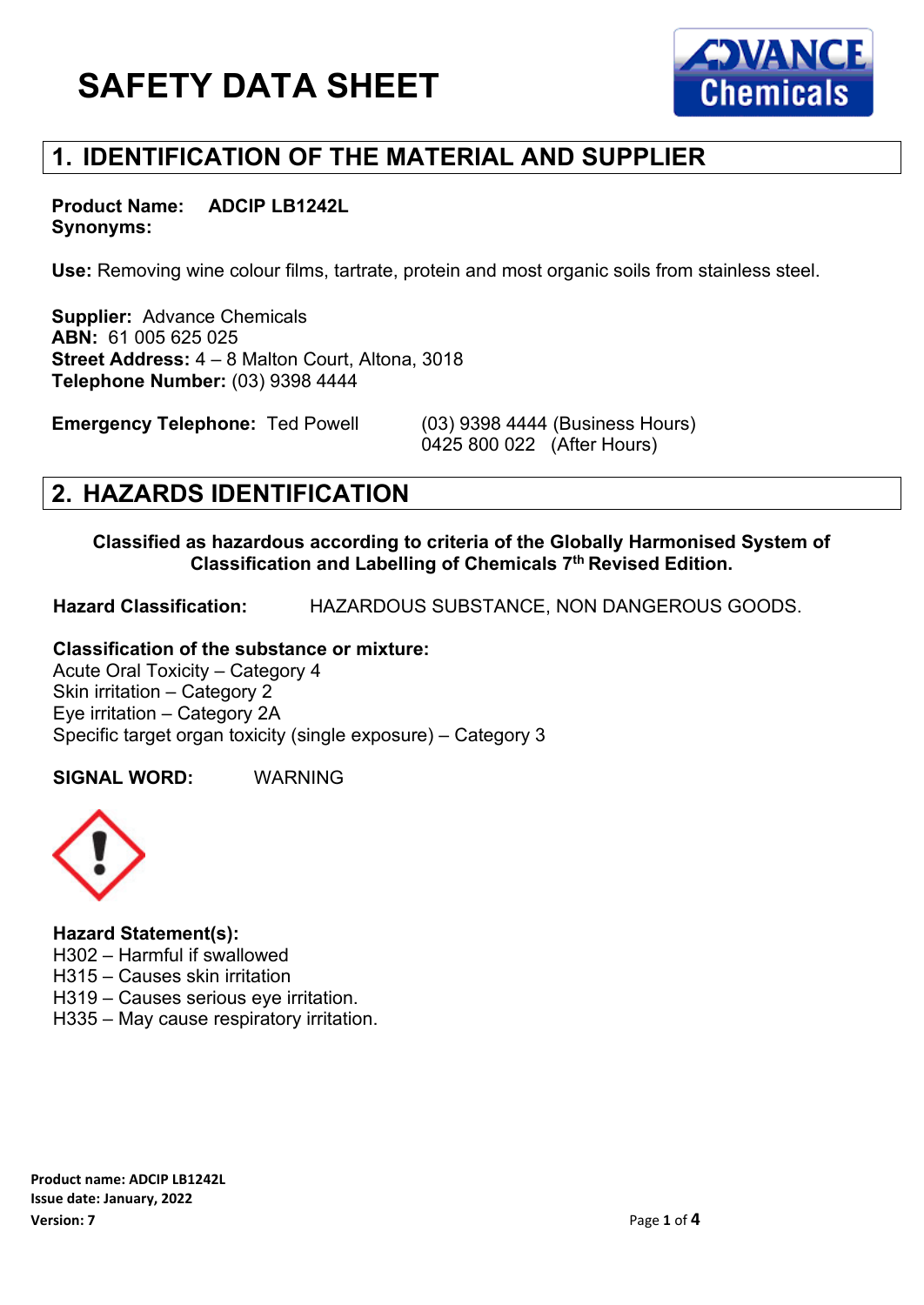### **Precautionary Statement(s):**

### **Prevention:**

P261 – Avoid breathing mist/ vapours/ spray.

P264 – Wash hands thoroughly after handling

P270 – Do not eat, drink or smke when using this product.

P271 – Use only outdoors or in a well-ventilated area

P280 - Wear protective gloves/eye protection/ face protection

### **Response:**

P301+P312 IF SWALLOWED: Call a POISON CENTER or doctor/physician if you feel unwell. P330 Rinse mouth.

P302+P352 IF ON SKIN: Wash with plenty of soap and water.

P321 Specific treatment (see First Aid Measures on Safety Data Sheet).

P332+P313 If skin irritation occurs: Get medical advice/attention.

P362 Take off contaminated clothing and wash before reuse.

P305+P351+P338 IF IN EYES: Rinse cautiously with water for several minutes. Remove contact lenses, if present and easy to do.

Continue rinsing.

P337+P313 If eye irritation persists: Get medical advice/attention.

P304+P340 IF INHALED: Remove person to fresh air and keep comfortable for breathing. P312 Call a POISON CENTER or doctor/physician if you feel unwell.

### **Storage:**

P405: Store in a dry, cool place.

#### **Disposal:**

P501: Dispose of contents/container in accordance with local waste management authority.

#### **Poison Schedule (Australia):** n/a

## **3. COMPOSITION/INFORMATION ON INGREDIENTS**

| ∥ Chemical Entity        | <b>C.A.S. No.</b> | <b>Proportion</b> | <b>Risk phrases</b> |
|--------------------------|-------------------|-------------------|---------------------|
| ∥ Potassium Carbonate    | 584-08-7          | $10 - 30\%$       |                     |
| Disodium ethylenediamine | 139-33-3          | < 10%             |                     |
| tetra acetic acid        |                   |                   |                     |
| Sodium bicarbonate       | 144-55-8          | < 10%             |                     |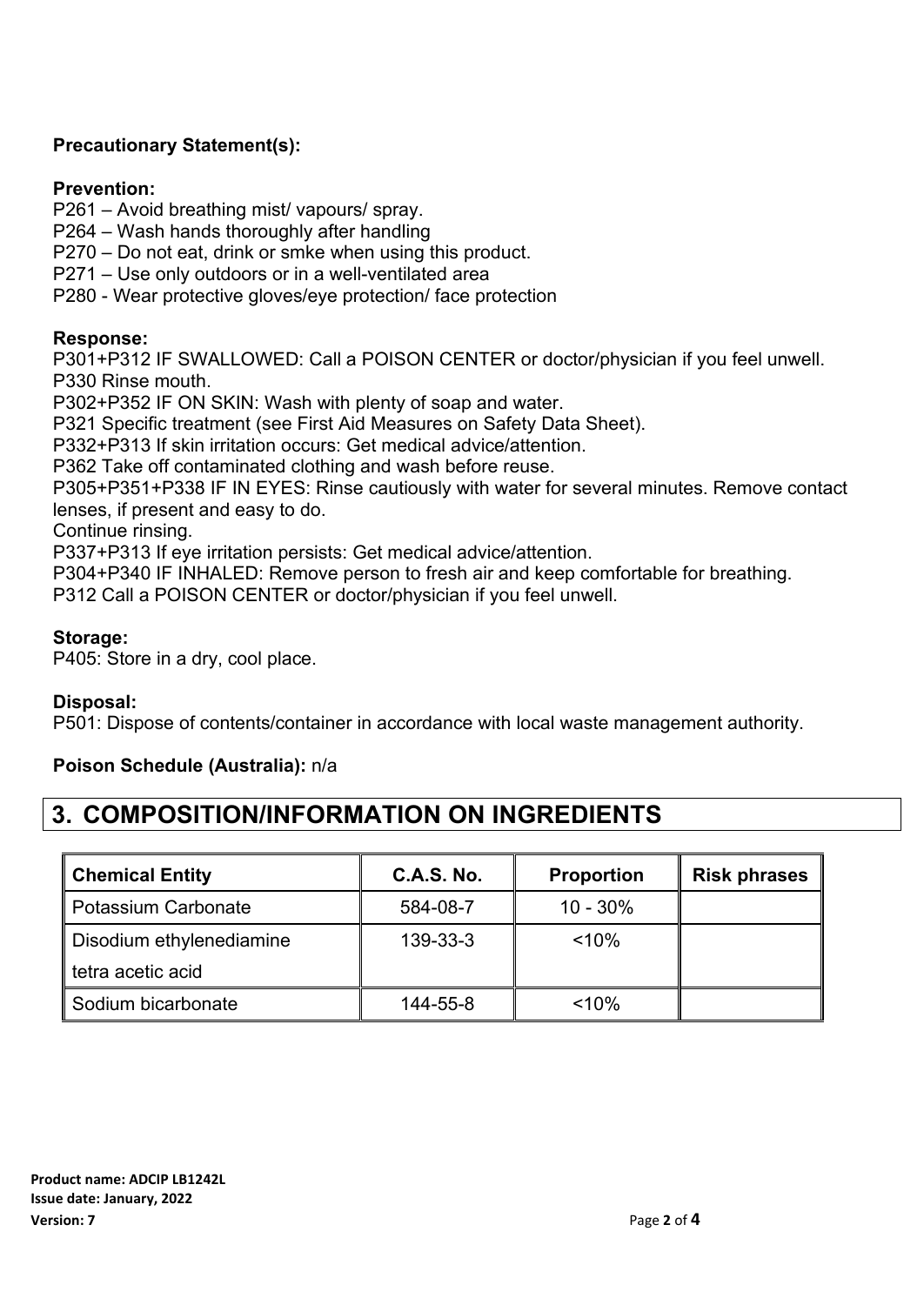

## **4. FIRST AID MEASURES**

**Inhalation:** Remove victim from exposure, avoid becoming a casualty. Remove contaminated clothing and loosen remaining clothing. Allow patient to assume most comfortable position and keep warm. Keep at rest until recovered. Get urgent medical attention.

**Skin Contact:** Remove contaminated clothing and wash skin with running water.

**Eye Contact:** Hold eyes open and flood with water for at least 15 minutes. Seek medical attention.

**Ingestion:** If swallowed do NOT induce vomiting. Rinse mouth thoroughly with water. Seek medical attention.

**Medical advice:** For advice, contact Poisons Information Centre, phone 131126, or a doctor.

**Notes to Doctor:** Alkaline detergent. Treat symptomatically.

## **5. FIRE FIGHTING MEASURES**

**Specific Hazards:** Non- combustible material.

**Fire fighting advice:** No particular fire or explosion hazard.

**Fire Extinguishing Media:** All extinguishing agents can be used (water, dry chemical, carbon dioxide, foam and sand).

**Hazchem Code:** None allocated.

**Flammability:** This product is not flammable.

## **6. ACCIDENTAL RELEASE MEASURES**

Spills may be slippery when wet. Spills must be swept up and salvaged where possible for use. Contaminated product must be placed in sealed, properly labelled containers for disposal.

## **7. HANDLING AND STORAGE**

**Handling advice:** Wear chemical resistant clothing and eye protection when handling.

**Storage advice:** Avoid spillage.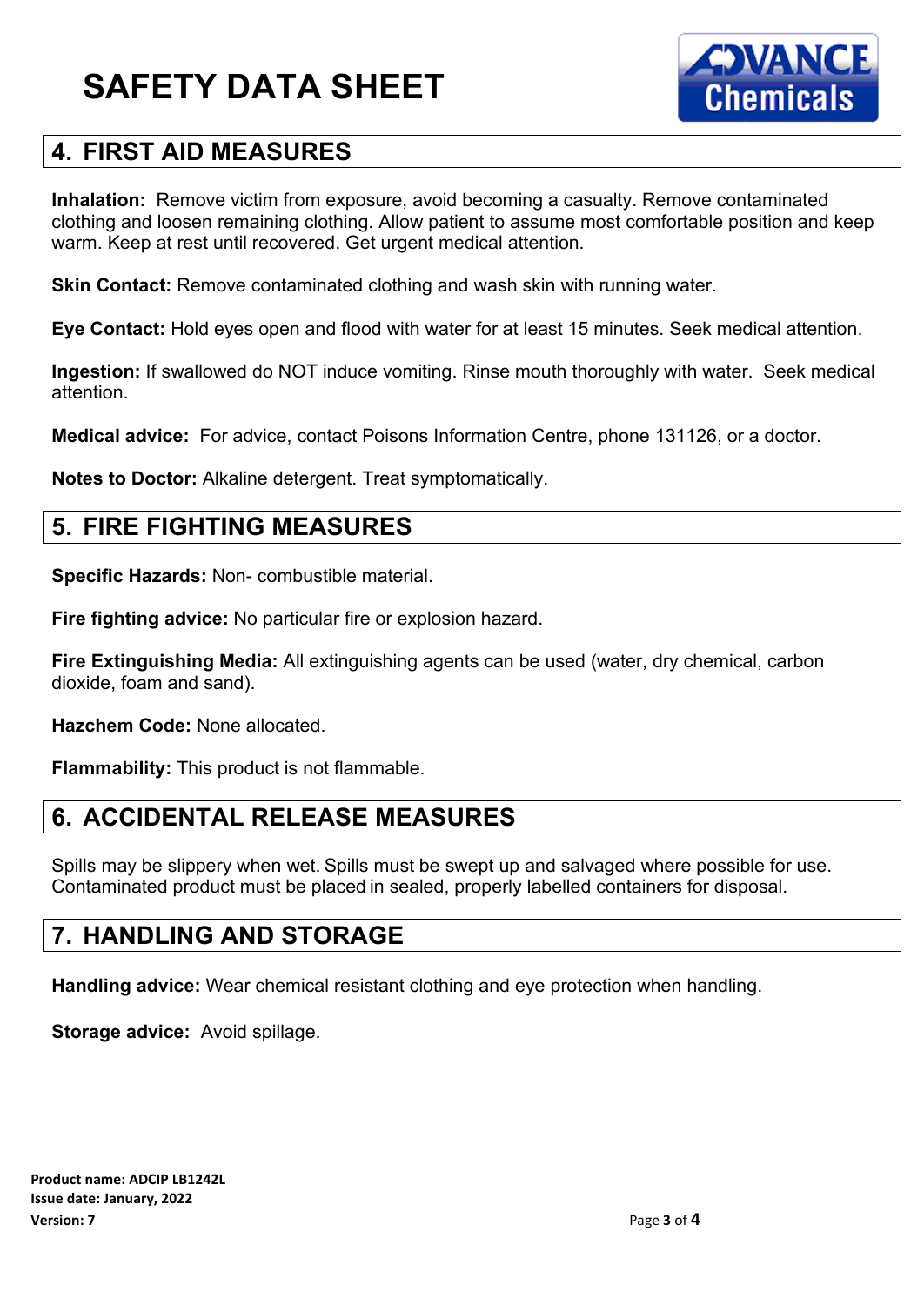

# **8. EXPOSURE CONTROLS/ PERSONAL PROTECTION**

**Occupational Exposure Limits:** No TLV assigned for this mixture.

**Engineering Controls:** No special ventilation or engineering controls are required under normal use conditions.

**Personal Protection Equipment:** The use of latex, PVC, or neoprene gloves and safety glasses is recommended.

## **9. PHYSICAL AND CHEMICAL PROPERTIES**

**Appearance:** Thin clear red liquid **Boiling Point:** Not known **Melting Point:** Not Applicable **Flash Point:** Non Flammable **Vapour Pressure:** Not Known **Vapour Density (Air = 1):** Not applicable **Flammability Limits:** Not Flammable **Specific Gravity:** 1.24 **pH (neat):** 11.4 **Solubility in water:** Soluble

## **10. STABILITY AND REACTIVITY**

**Stability:** Stable when stored in sealed container at room temperature.

# **11. TOXICOLOGICAL INFORMATION**

No adverse health effects are expected, if the product is handled in accordance with this material safety data sheet and label. Symptoms and effects that may arise if the product is manhandled and overexposure occurs are:

### **Acute Health Effects:**

**Ingested:** May cause burns to mouth, throat and gastrointestinal tract.

**Eye:** May cause burning of corneal tissue.

**Skin:** Prolonged skin contact with product may result in mild irritation by defatting and drying of the skin.

**Inhaled:** May cause burns to nasal and lung passages and lung tissues.

**Chronic:** No information. The use of latex, PVC, or neoprene gloves is recommended.

## **12.ECOLOGICAL INFORMATION**

Avoid contaminating waterways.

**Product name: ADCIP LB1242L Issue date: January, 2022 Version: 7** Page **4** of **4**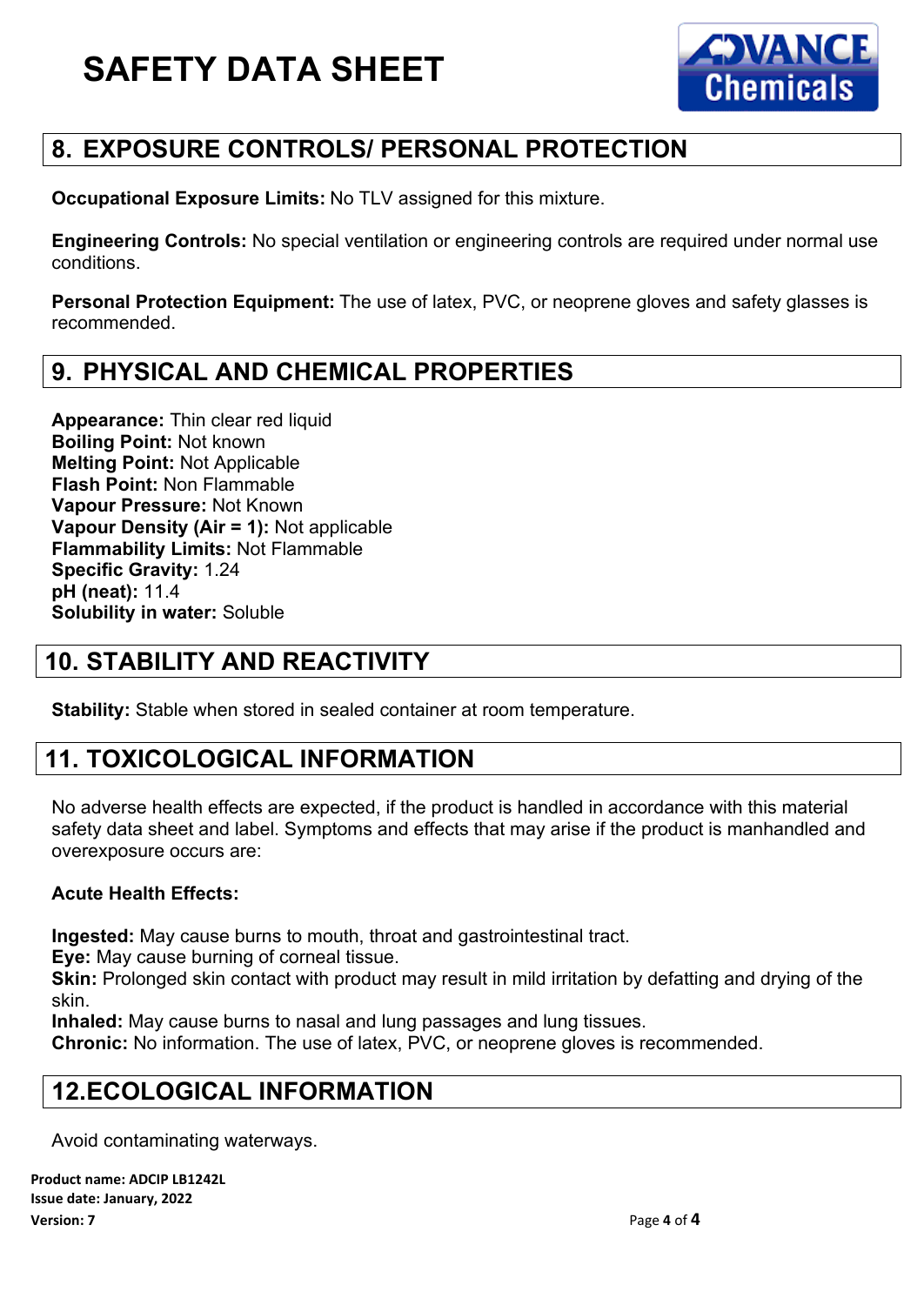

## **13.DISPOSAL CONSIDERATIONS**

Do not allow into drains or watercourses or dispose of where ground or surface waters may be affected. Wastes including emptied containers are controlled wastes and must be disposed of in accordance with all federal, E.P.A, state, and local regulations. Assure conformity with all applicable regulations.

## **14. TRANSPORT INFORMATION**

**UN Number:** None allocated

**Proper Shipping Name:** ADCIP LB1242L

**Dangerous Goods Class:** None allocated

**Subsidiary risk:** None allocated

**Packing Group:** None allocated

**Hazchem Code:** None allocated

#### **Road and Rail Transport:**

Not classified as Dangerous Goods according to the Australian Code for the Transport of Dangerous Goods by Road and Rail (ADG Code).

## **15. REGULATORY INFORMATION**

#### **Classified as hazardous according to criteria of the Globally Harmonised System of Classification and Labelling of Chemicals 7th Revised Edition.**

**Hazard Classification:** HAZARDOUS SUBSTANCE, NON DANGEROUS GOODS.

#### **Classification of the substance or mixture:** Acute Oral Toxicity – Category 4 Skin irritation – Category 2 Eye irritation – Category 2A

Specific target organ toxicity (single exposure) – Category 3

**SIGNAL WORD:** WARNING



**Product name: ADCIP LB1242L Issue date: January, 2022 Version: 7** Page **5** of **4**